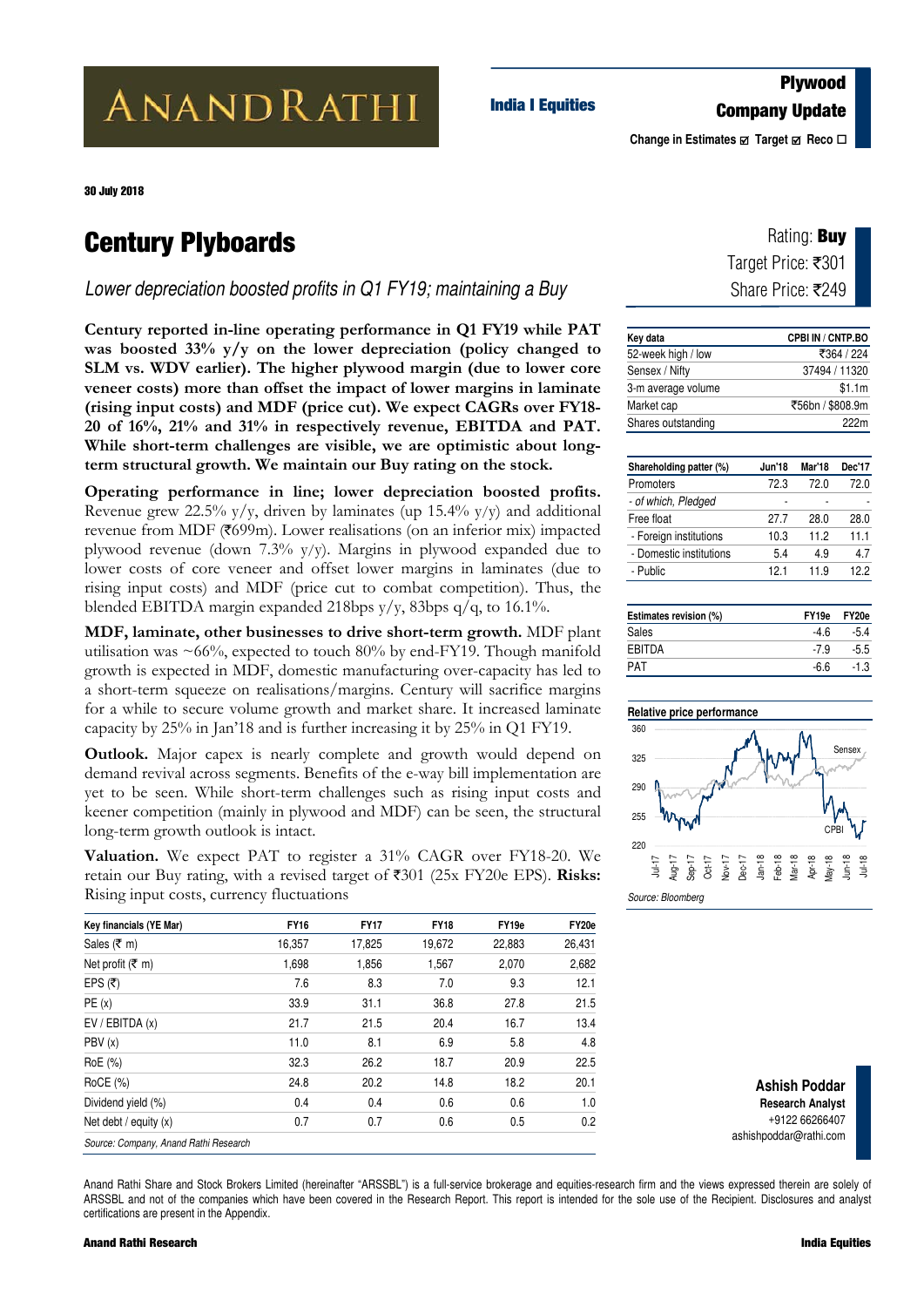## **Quick Glance – Financials and Valuations (standalone)**

| Year-end: Mar               | <b>FY16</b> | <b>FY17</b> | <b>FY18</b> | FY19e  | FY20e  |
|-----------------------------|-------------|-------------|-------------|--------|--------|
| Net revenues                | 16,357      | 17,825      | 19,672      | 22,883 | 26,431 |
| Growth (%)                  | 4.5         | 9.0         | 10.4        | 16.3   | 15.5   |
| Direct costs                | 9,677       | 10,575      | 11,862      | 13,714 | 15,788 |
| SG&A                        | 3,845       | 4,329       | 4,749       | 5,437  | 6,186  |
| <b>EBITDA</b>               | 2,835       | 2,920       | 3,061       | 3,731  | 4,458  |
| EBITDA margins (%)          | 17.3        | 16.4        | 15.6        | 16.3   | 16.9   |
| - Depreciation              | 437         | 524         | 810         | 445    | 546    |
| Other income                | 65          | 227         | 67          | 96     | 114    |
| Interest expenses           | 465         | 286         | 327         | 508    | 352    |
| PBT                         | 1,998       | 2,337       | 1,991       | 2,874  | 3,674  |
| Effective tax rate (%)      | 15.0        | 20.6        | 21.3        | 28.0   | 27.0   |
| + Associates / (minorities) |             |             |             |        |        |
| Net income                  | 1,698       | 1,856       | 1,567       | 2,070  | 2,682  |
| Adjusted income             | 1,698       | 1,856       | 1,567       | 2,070  | 2,682  |
| WANS                        | 223         | 223         | 223         | 223    | 223    |
| FDEPS (₹ / sh)              | 7.6         | 8.3         | 7.0         | 9.3    | 12.1   |
| FDEPS growth (%)            | 12.6        | 9.3         | (15.5)      | 32.1   | 29.5   |
| Gross margins (%)           | 48.5        | 48.5        | 48.0        | 48.3   | 48.5   |

| Fig 3 – Cash-flow statement (₹ m)     |             |             |             |                   |         |  |  |  |  |  |
|---------------------------------------|-------------|-------------|-------------|-------------------|---------|--|--|--|--|--|
| Year-end: Mar                         | <b>FY16</b> | <b>FY17</b> | <b>FY18</b> | FY <sub>19e</sub> | FY20e   |  |  |  |  |  |
| <b>PBT</b>                            | 1,998       | 2,337       | 1,991       | 2,874             | 3,674   |  |  |  |  |  |
| + Non-cash items                      | 837         | 583         | 1,070       | 857               | 784     |  |  |  |  |  |
| Oper. prof. before WC                 | 2,835       | 2,920       | 3,061       | 3,731             | 4,458   |  |  |  |  |  |
| - Incr. / (decr.) in WC               | (273)       | 65          | (161)       | (22)              | (81)    |  |  |  |  |  |
| Others incl. taxes                    | 300         | 481         | 424         | 803               | 992     |  |  |  |  |  |
| Operating cash-flow                   | 2,808       | 2,374       | 2,798       | 2,949             | 3,547   |  |  |  |  |  |
| - Capex (tang. + intang.)             | 1,105       | 2,955       | 2,092       | 1,602             | 200     |  |  |  |  |  |
| Free cash-flow                        | 1,704       | (581)       | 707         | 1,347             | 3,347   |  |  |  |  |  |
| Acquisitions                          |             |             |             |                   |         |  |  |  |  |  |
| - Div. (incl. buyback & taxes)        | 267         | 267         | 417         | 417               | 651     |  |  |  |  |  |
| + Equity raised                       |             |             |             |                   |         |  |  |  |  |  |
| + Debt raised                         | (508)       | 1,524       | (544)       | (120)             | (1,020) |  |  |  |  |  |
| - Fin investments                     | 44          | 463         | 0           |                   |         |  |  |  |  |  |
| $-Misc.$ (CFI + CFF)                  | 889         | (155)       | 119         | 555               | 238     |  |  |  |  |  |
| Net cash-flow                         | (5)         | 366         | (373)       | 256               | 1,439   |  |  |  |  |  |
| Source: Company, Anand Rathi Research |             |             |             |                   |         |  |  |  |  |  |

## **Fig 5 – Price movement**



| Fig 2 – Balance sheet (₹ m) |             |             |             |        |        |  |  |  |  |  |
|-----------------------------|-------------|-------------|-------------|--------|--------|--|--|--|--|--|
| Year-end: Mar               | <b>FY16</b> | <b>FY17</b> | <b>FY18</b> | FY19e  | FY20e  |  |  |  |  |  |
| Share capital               | 223         | 223         | 223         | 223    | 223    |  |  |  |  |  |
| Net worth                   | 5,251       | 7,086       | 8,379       | 9,891  | 11,922 |  |  |  |  |  |
| Total debt                  | 4,049       | 5,573       | 5,029       | 4,909  | 3,889  |  |  |  |  |  |
| Minority interest           |             |             |             |        |        |  |  |  |  |  |
| DTL / (assets)              | (655)       | (689)       | (690)       | (690)  | (690)  |  |  |  |  |  |
| Capital employed            | 8,644       | 11,971      | 12,718      | 14,110 | 15,121 |  |  |  |  |  |
| Net tangible assets         | 1,952       | 2,480       | 5,412       | 7,067  | 7,021  |  |  |  |  |  |
| Net intangible assets       | 12          | 7           |             |        |        |  |  |  |  |  |
| Goodwill                    |             |             |             |        |        |  |  |  |  |  |
| CWIP (tang. & intang.)      | 942         | 2,849       | 1,205       | 708    | 408    |  |  |  |  |  |
| Investments (strategic)     | 497         | 960         | 960         | 960    | 960    |  |  |  |  |  |
| Investments (financial)     | 0           | $\Omega$    |             |        |        |  |  |  |  |  |
| Current assets (ex cash)    | 7,199       | 8,032       | 8,168       | 8,714  | 9,197  |  |  |  |  |  |
| Cash                        | 164         | 530         | 157         | 413    | 1,851  |  |  |  |  |  |
| <b>Current liabilities</b>  | 2,120       | 2,888       | 3,184       | 3,752  | 4,316  |  |  |  |  |  |
| Working capital             | 5,079       | 5,144       | 4,983       | 4,962  | 4,880  |  |  |  |  |  |
| Capital deployed            | 8,644       | 11,971      | 12,718      | 14,110 | 15,121 |  |  |  |  |  |
| Contingent liabilities      | 733         | 841         |             |        |        |  |  |  |  |  |
|                             |             |             |             |        |        |  |  |  |  |  |

### **Fig 4 – Ratio analysis**

| Year-end: Mar                         | <b>FY16</b> | <b>FY17</b> | <b>FY18</b> | FY19e | FY20e |
|---------------------------------------|-------------|-------------|-------------|-------|-------|
| P/E(x)                                | 33.9        | 31.1        | 36.8        | 27.8  | 21.5  |
| EV / EBITDA(x)                        | 21.7        | 21.5        | 20.4        | 16.7  | 13.4  |
| EV / sales(x)                         | 3.8         | 3.5         | 3.2         | 2.7   | 2.3   |
| P/B(x)                                | 11.0        | 8.1         | 6.9         | 5.8   | 4.8   |
| RoE (%)                               | 32.3        | 26.2        | 18.7        | 20.9  | 22.5  |
| RoCE (%) - after tax                  | 24.8        | 20.2        | 14.8        | 18.2  | 20.1  |
| RoIC                                  | 25.3        | 20.9        | 15.2        | 18.6  | 21.8  |
| DPS (₹ / sh)                          | 1.0         | 1.0         | 1.6         | 1.6   | 2.5   |
| Dividend yield (%)                    | 0.4         | 0.4         | 0.6         | 0.6   | 1.0   |
| Dividend payout (%) - incl. DDT       | 13.1        | 12.0        | 22.7        | 17.2  | 20.7  |
| Net debt / equity $(x)$               | 0.7         | 0.7         | 0.6         | 0.5   | 0.2   |
| Receivables (days)                    | 64          | 69          | 58          | 58    | 56    |
| Inventory (days)                      | 61          | 54          | 63          | 58    | 58    |
| Payables (days)                       | 46          | 57          | 57          | 58    | 58    |
| CFO: PAT %                            | 165.4       | 127.9       | 178.5       | 142.5 | 132.3 |
| Source: Company, Anand Rathi Research |             |             |             |       |       |

## **Fig 6 – FY18 revenue break-up (standalone)**

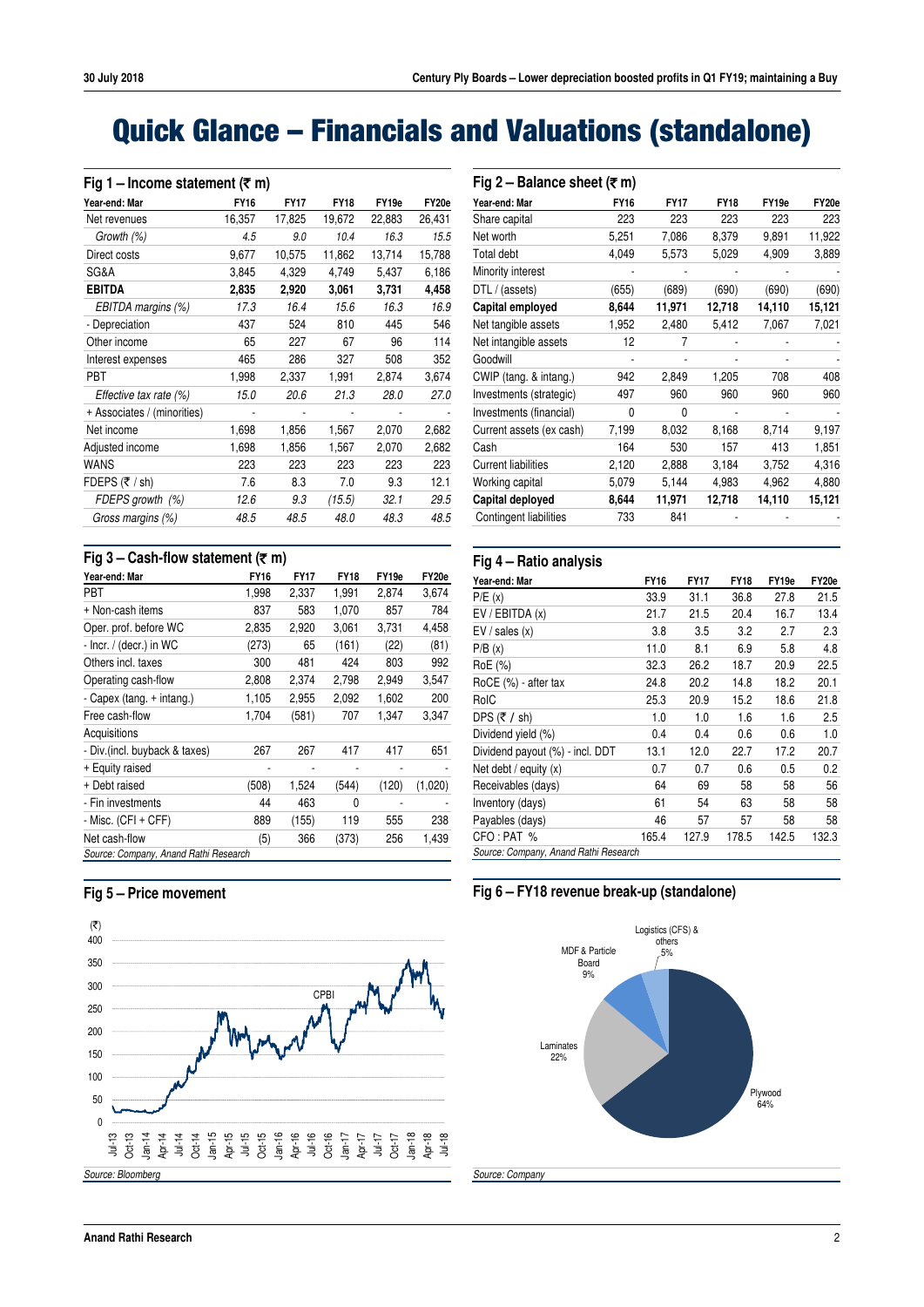## **Key Concall Highlights (Q1 FY19)**

### **MDF**

- Profitability in Q1 FY19 was impacted by lower realisation due to rising competition. Key manufacturers added capacities and reduced prices by up to 6% to sell more.
- At present, the company's focus is to gain market share rather than to increase profitability.
- Capacity utilization was 66% and should end-FY19 at 80%.
- The 30-35% gross margin is sustainable in this segment for the next 12-months, and then should rise.
- Century sells 70% volumes in north India and 10% each in the south, east and west India.
- It aims to sell all MDF in pre-lam form for better prices/margins.

#### **Industry scenario**

- Current domestic capacity is  $\sim$  4,500 cb.metres/day ( $\sim$  1.5m cbm annually) running at  $\sim$ 70% peak capacity.
- The MDF market is growing fast. However, doubling of domestic capacities in the last six months has compelled key manufacturers to cut prices to see volumes.
- Competition is higher in the south than in the north due to capacity addition by Greenply (Jul'18) and Rushil (in 2019). The price difference between imported MDF and in the south has narrowed to 5-6% (considering the  $\sim 6\%$  rupee depreciation).
- Anti-dumping duty continues.
- Its increasing acceptance has led to MDF now being widely available in retail shops.

## **Plywood**

- Average realization was down due to more sales of low grade products. This was the case in Q4 FY18 as well.
- Core veneer prices have come down, benefitting the plywood segment.
- Supply of core veneer has increased as units have come up in North India, the hub of core veneer and quality products, available at reasonable prices.
- Myanmar and Laos are still faced with operational challenges. The company is looking at other sources such as the Solomon Islands and Gabon for okoume grade timber/face veneer, which is  $\sim$ 15% cheaper as well.
- The focus will continue on retail growth, but ad spend will be lower due to end-users' low involvement.

#### **Laminates**

- While domestic volumes saw strong growth, export volumes were subdued due to plant-related issues (which should normalize soon).
- The EBITDA margin was impacted (down 570bps) as key raw materials (paper, chemicals) were on a rising trend.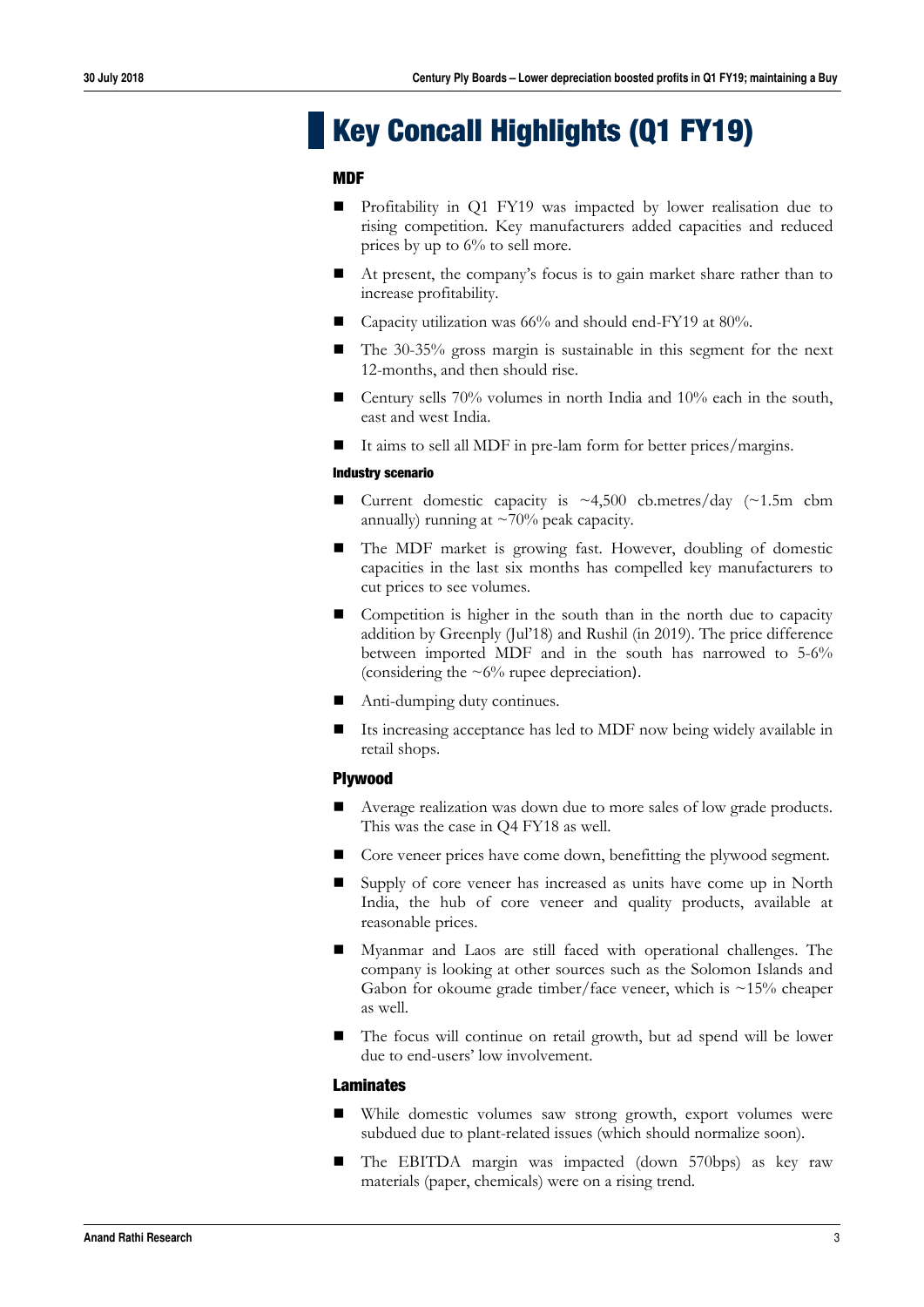## **Other highlights**

- Other businesses such as Deco Veneer, CFS and particle board did well.
- **Particle board reported 13% y/y revenue growth, along with significant** margin expansion.
- There was some re-classification of the pre-lam boards business between the laminate and particle board divisions.
- $\blacksquare$  The logistics (CFS) business reported 27% y/y revenue growth, along with margin expansion.
- The company reduced its foreign currency borrowing (buyers' credit) and re-stated its hedges @  $\overline{\epsilon}$ 68.58 to the dollar and @  $\overline{\epsilon}$ 79.85 to the euro.

## **Outlook**

- The benefits of the e-way bill have yet to be seen but things are moving in the right direction.
- The company maintains its 25% revenue growth for FY19 ( $\sim$ ₹5bn addition)  $\sim$ 16% EBITDA margin and  $\sim$ 10% PAT margin. The revenue growth would be driven by
	- $\overline{22.5}$ bn addition from MDF + particle board to  $\overline{24}$ bn;
	- ₹1.5bn addition in plywood (from the new Guwahati plant + optimising existing plants);
	- $\blacksquare$   $\bar{\tau}$ 750m in laminates from the capacity addition'
	- ₹100m from CFS and others.
- We see 25% revenue growth in FY19 as an aggressive target and estimate  $\sim$ 16% growth.
- **Plywood will see**  $\sim 9\%$  **volume growth in FY19. Price hikes are not** easy.
- Depreciation will be lower, at  $\sim$ ₹450m in FY19, vs. ₹810m charged in FY18 due to a change in the policy to SLM, from the WDV method earlier. The policy was changed due to capex in capital-intensive projects.
- The effective tax rate will go up to  $\sim 28\%$  as tax benefits are ending at one unit in Assam. The rate will go down as the contribution from the second unit increases.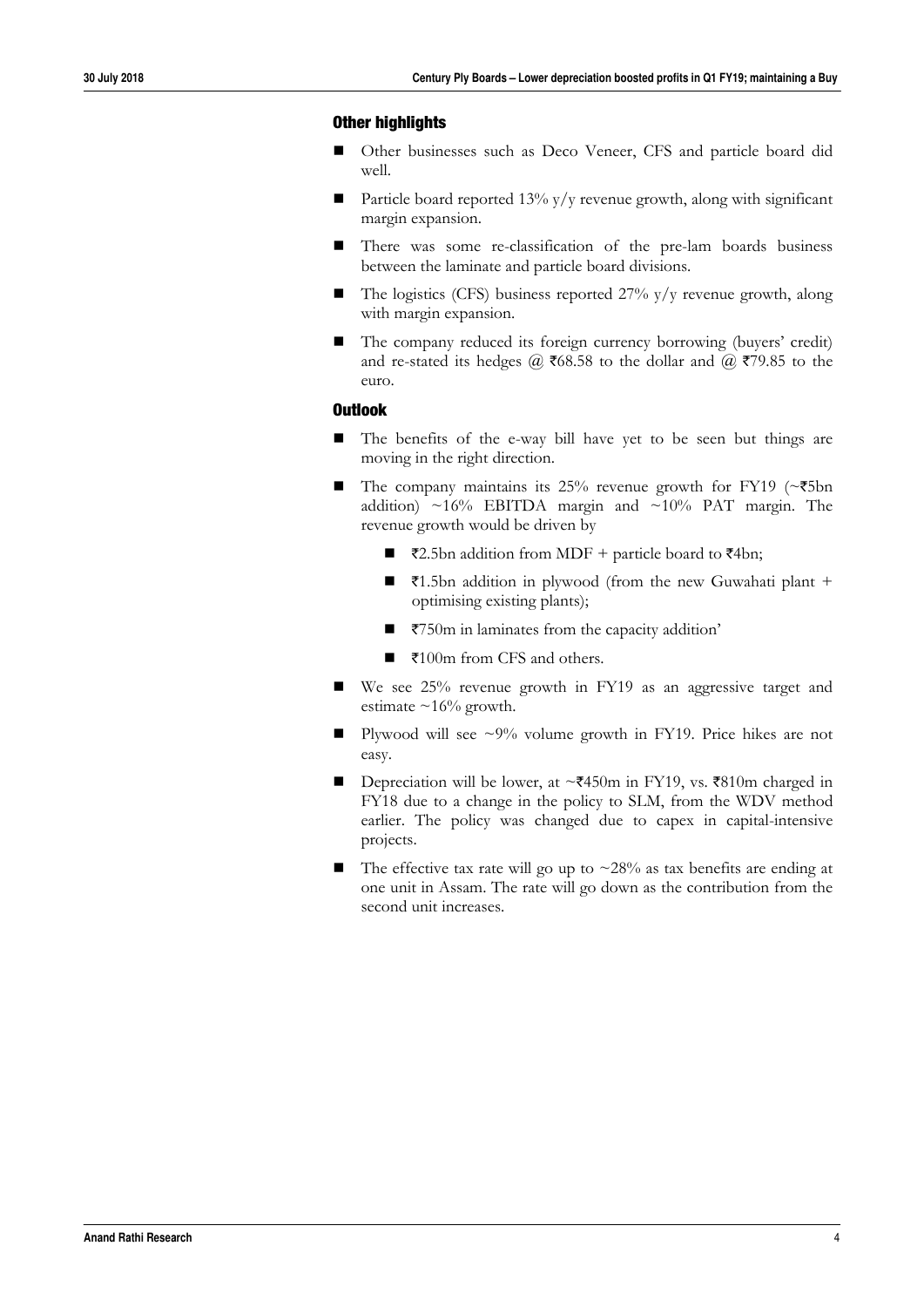# **Financial highlights**

## **Fig 7 – Financials (standalone)**

| $(7 \text{ m})$                       | Q1 FY18 | Q2 FY18 | Q3 FY18 | Q4 FY18 | Q1 FY19 | $%$ Y/Y                  | % Q/Q   | <b>FY17</b> | <b>FY18</b> | $%$ Y/Y |
|---------------------------------------|---------|---------|---------|---------|---------|--------------------------|---------|-------------|-------------|---------|
| Income                                | 4,386   | 4,746   | 5,099   | 5,441   | 5,373   | 22.5                     | (1.3)   | 17,825      | 19,672      | 10.4    |
| <b>EBITDA</b>                         | 611     | 740     | 878     | 832     | 865     | 41.7                     | 4.1     | 2,952       | 3,060       | 3.7     |
| PBT                                   | 132     | 138     | 263     | 277     | 108     | (17.9)                   | (60.9)  | 524         | 810         | 54.7    |
| PAT                                   | 421     | 529     | 594     | 445     | 628     | 49.1                     | 41.1    | 2,337       | 1,990       | (14.8)  |
| EPS (calculated)                      | 341     | 401     | 467     | 357     | 454     | 33.0                     | 27.0    | 1,856       | 1,566       | (15.6)  |
| As % of income                        |         |         |         |         |         | bps YoY                  | bps QoQ |             |             | bps YoY |
| Gross margin                          | 46.7    | 46.4    | 48.9    | 49.7    | 48.7    | 207                      | (94)    | 48.5        | 48.0        | (49)    |
| Employee cost                         | 15.7    | 14.2    | 14.2    | 13.8    | 14.7    | (100)                    | 89      | 14.4        | 14.4        | 3       |
| Other expenses                        | 17.0    | 16.5    | 17.5    | 20.6    | 17.9    | 88                       | (265)   | 17.5        | 18.0        | 48      |
| <b>EBITDA</b> margin                  | 13.9    | 15.6    | 17.2    | 15.3    | 16.1    | 218                      | 83      | 16.6        | 15.6        | (101)   |
| PBT margin                            | 9.6     | 11.2    | 11.7    | 8.2     | 11.7    | 209                      | 351     | 13.1        | 10.1        | (299)   |
| Effective tax rate                    | 19.0    | 24.2    | 21.5    | 19.8    | 27.8    | 878                      | 802     | 20.6        | 21.3        | 70      |
| PAT margin                            | 7.8     | 8.5     | 9.2     | 6.6     | 8.4     | 67                       | 188     | 10.4        | 8.0         | (245)   |
| Segment-wise results                  |         |         |         |         |         |                          |         |             |             |         |
| Revenue $(\bar{\tau}$ m)              |         |         |         |         |         | $%$ Y/Y                  | % Q/Q   |             |             | $%$ Y/Y |
| Plywood and allied products           | 3,427   | 3,059   | 3,227   | 3,230   | 3,179   | (7.3)                    | (1.6)   | 13,557      | 12,944      | (4.5)   |
| Laminate and allied products          | 793     | 1,246   | 999     | 1,056   | 915     | 15.4                     | (13.3)  | 4,106       | 4,094       | (0.3)   |
| Medium-density fibre board            | 6       | 1       | 476     | 648     | 699     | $\overline{\phantom{a}}$ | 7.9     | 36          | 1,131       | 3,079.2 |
| Particle board                        | 181     | 145     | 100     | 190     | 182     | 0.6                      | (4.0)   | 252         | 616         | 144.4   |
| <b>CFS</b> services                   | 239     | 250     | 276     | 233     | 304     | 27.3                     | 30.7    | 883         | 997         | 12.8    |
| Others                                | 94      | 110     | 75      | 98      | 99      | 5.2                      | 1.5     | 436         | 378         | (13.4)  |
| EBITDA margins (%)                    |         |         |         |         |         | bps Y/Y                  | bps Q/Q |             |             | bps Y/Y |
| Plywood and allied products           | 12.9    | 14.0    | 14.1    | 16.1    | 17.3    | 441                      | 119     | 16.8        | 14.3        | (250)   |
| Laminate and allied products          | 15.1    | 18.4    | 14.8    | 12.6    | 9.4     | (566)                    | (315)   | 15.8        | 15.4        | (42)    |
| Medium-density fibre board            |         |         | 20.3    | 15.6    | 12.9    |                          | (269)   |             | 17.9        |         |
| Particle board                        | 4.7     | 31.7    | 24.0    | 18.1    | 26.6    | 2,189                    | 853     | 19.1        | 18.7        | (44)    |
| <b>CFS</b> services                   | 38.4    | 37.2    | 40.1    | 37.7    | 40.2    | 180                      | 247     | 39.1        | 38.4        | (68)    |
| Source: Company, Anand Rathi Research |         |         |         |         |         |                          |         |             |             |         |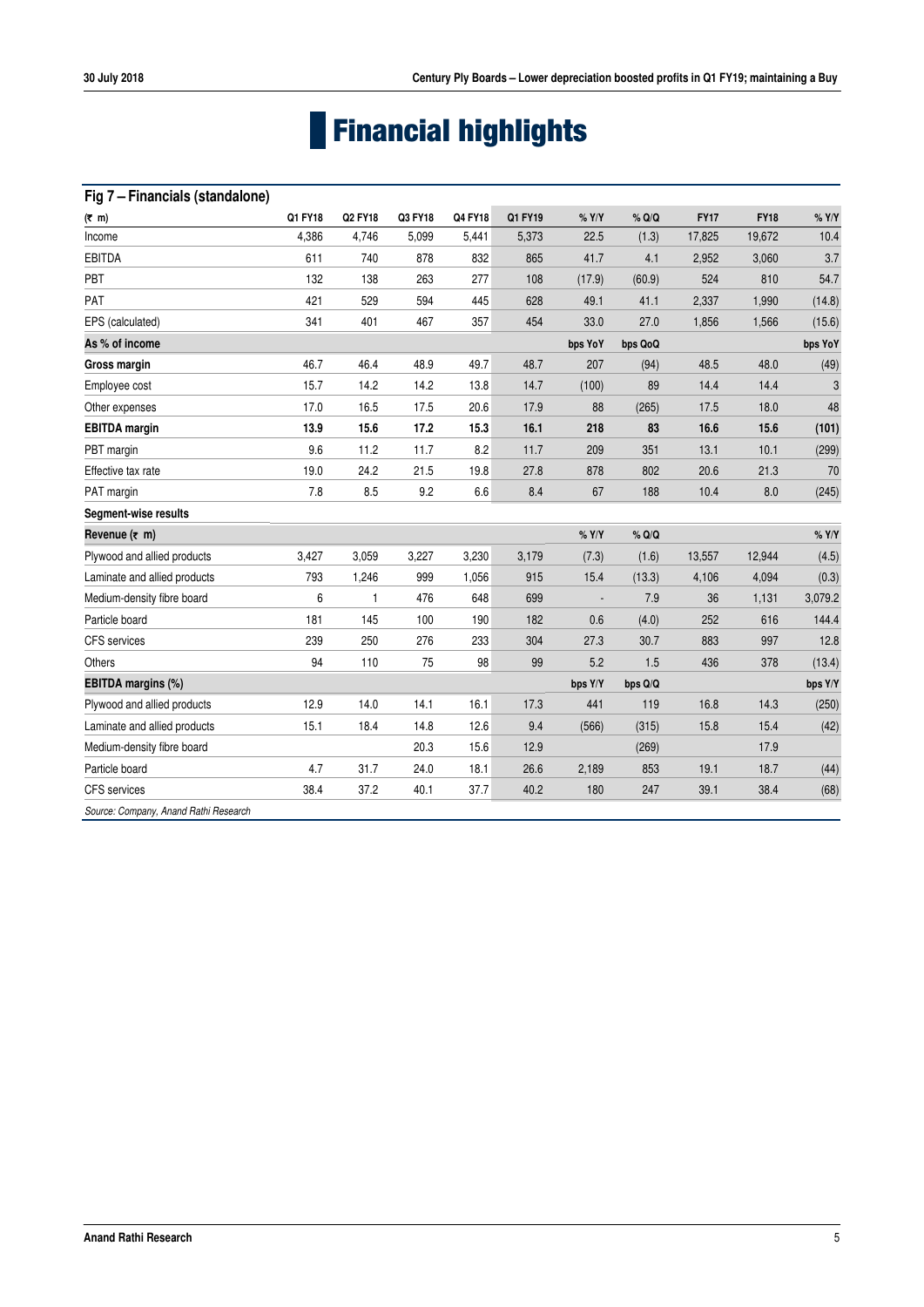









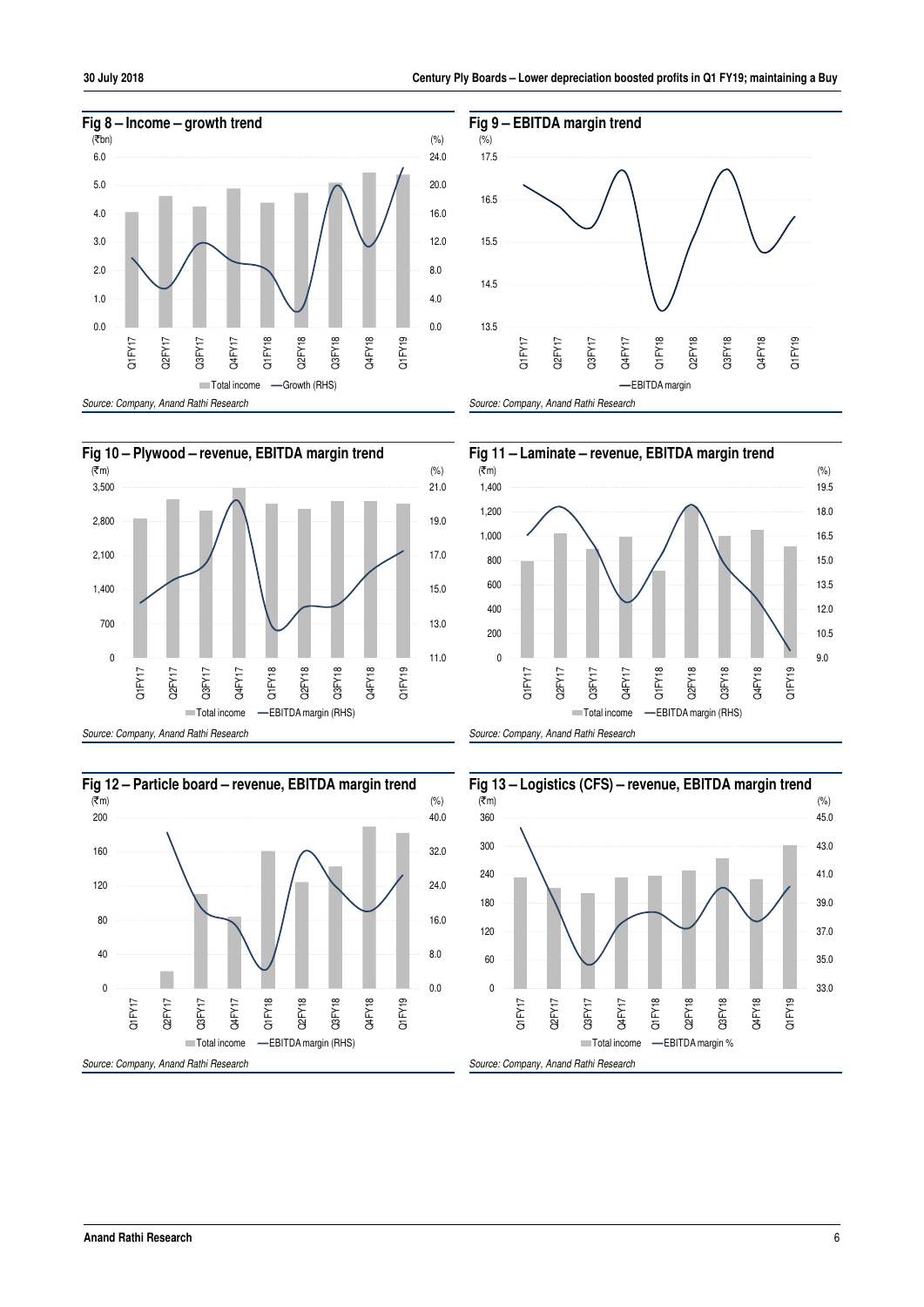## **Valuation**

We believe in the long-term structural growth story of the company, supported by macro factors (rising disposable incomes, the government's focus on Housing-for-All, etc). With a strong brand image (especially its mid-range *Sainik*), product launches under the *Century Bond* brand (in between the premium *Club* and mid-segment *Sainik*) and planned capex, Century is set to gain from demand revival across products.

The lower GST and the successful implementation of the e-way bill would support demand shifting to the regulated sector. On the other hand, huge capacity additions of MDF by domestic manufacturers are posing risks to margins. While some short-term challenges persist, the structural long-term growth outlook is intact.

The stock trades at  $\sim$ 21x FY20e EPS on revised estimates. We maintain Buy rating on it, with a revised target price of  $\text{\textsterling}301$  (25x FY20e EPS).

## **Fig 14 – PE band**



## **Fig 15 – Peer comparison**

|                                         |        | M-cap CAGR (FY18-20e) % |            | <b>EBITDA margin %</b> |             | RoE%        |             | P/E(x)      |             |
|-----------------------------------------|--------|-------------------------|------------|------------------------|-------------|-------------|-------------|-------------|-------------|
|                                         | (₹ bn) | Revenue                 | <b>PAT</b> | <b>FY19</b>            | <b>FY20</b> | <b>FY19</b> | <b>FY20</b> | <b>FY19</b> | <b>FY20</b> |
| Century Ply (AR est)                    | 56.0   | 15.9                    | 30.8       | 16.3                   | 16.9        | 20.9        | 22.5        | 26.9        | 20.7        |
| Century Ply                             | 56.0   | 16.2                    | 29.3       | 15.9                   | 16.8        | 22.6        | 23.2        | 26.6        | 21.4        |
| Greenply                                | 26.7   | 15.2                    | 16.4       | 14.8                   | 15.2        | 12.8        | 14.5        | 21.0        | 17.8        |
| Greenlam                                | 22.1   | 19.4                    | 37.2       | 13.5                   | 14.5        | 20.0        | 21.6        | 29.4        | 22.3        |
| Source: Bloomberg, Anand Rathi Research |        |                         |            |                        |             |             |             |             |             |

**Risks** 

- **Unfavourable price movement, availability of key raw materials.** Sourcing of key raw materials (face veneers, etc.) at reasonable prices is the key challenge due to environmental concerns. Also, a few of its raw materials such as phenol follows crude-oil prices, which are now in an uptrend. These things pose risks to margins.
- **Currency volatility.** Since the company imports the most of its raw material, currency fluctuations could cut into its margins.
- **Higher interest rate.** Exposure to interest-rate fluctuations in its foreign-currency borrowing could hurt it.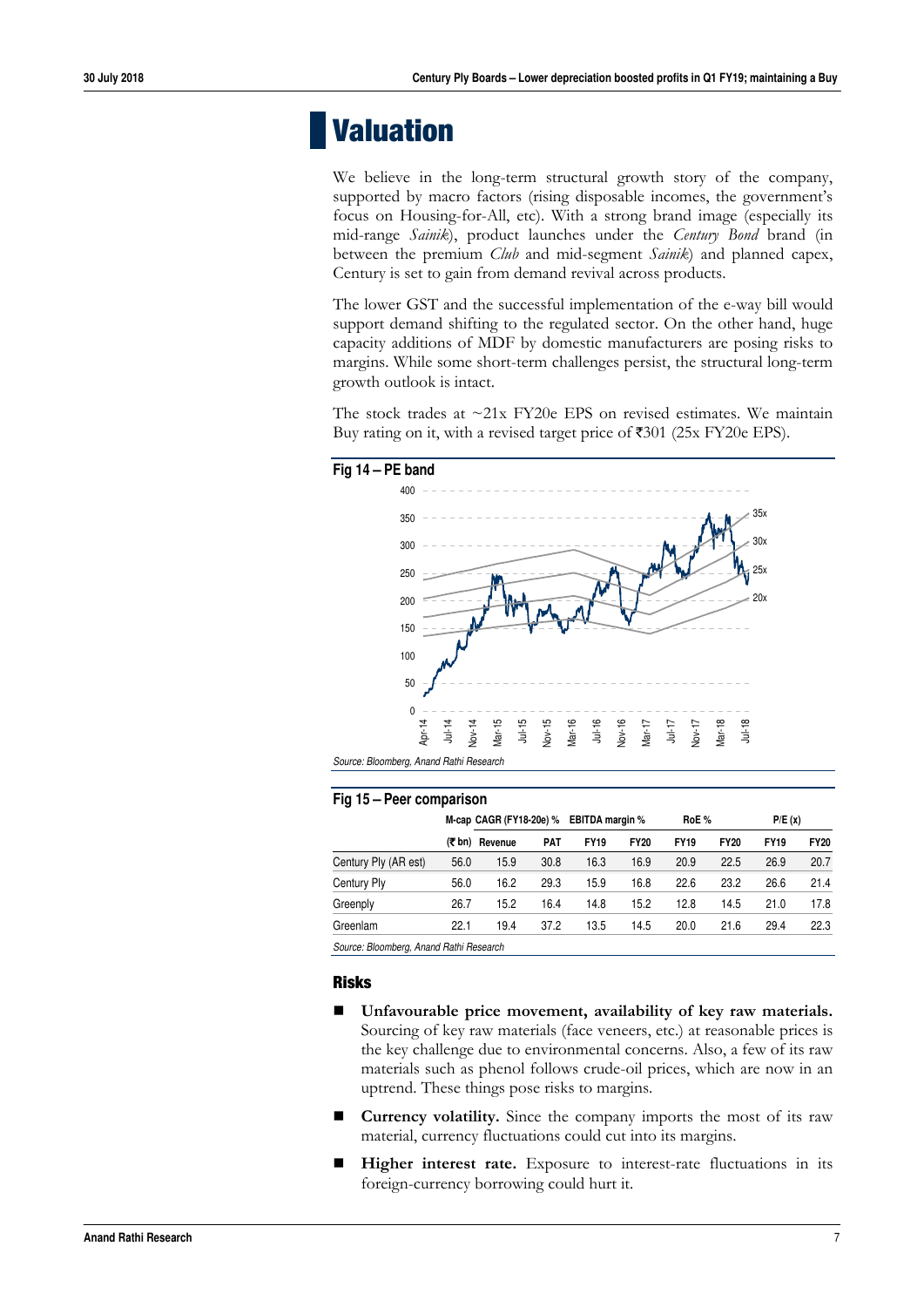#### **Appendix**

#### **Analyst Certification**

The views expressed in this Research Report accurately reflect the personal views of the analyst(s) about the subject securities or issuers and no part of the compensation of the research analyst(s) was, is, or will be directly or indirectly related to the specific recommendations or views expressed by the research analyst(s) in this report. The research analysts are bound by stringent internal regulations and also legal and statutory requirements of the Securities and Exchange Board of India (hereinafter "SEBI") and the analysts' compensation are completely delinked from all the other companies and/or entities of Anand Rathi, and have no bearing whatsoever on any recommendation that they have given in the Research Report.

#### **Important Disclosures on subject companies Rating and Target Price History (as of 30 July 2018)**



#### **Anand Rathi Ratings Definitions**

Analysts' ratings and the corresponding expected returns take into account our definitions of Large Caps (>US\$1bn) and Mid/Small Caps (<US\$1bn) as described in the Ratings Table below:

| Ratings Guide (12 months)                                                                   |      |           |      |
|---------------------------------------------------------------------------------------------|------|-----------|------|
|                                                                                             | Buy  | Hold      | Sell |
| Large Caps (>US\$1bn)                                                                       | 5%   | $5 - 15%$ | <5%  |
| Mid/Small Caps ( <us\$1bn)< td=""><td>&gt;25%</td><td>5-25%</td><td>&lt;5%</td></us\$1bn)<> | >25% | 5-25%     | <5%  |

#### **Research Disclaimer and Disclosure inter-alia as required under Securities and Exchange Board of India (Research Analysts) Regulations, 2014**

Anand Rathi Share and Stock Brokers Ltd. (hereinafter refer as ARSSBL) (Research Entity) is a subsidiary of Anand Rathi Financial Services Ltd. ARSSBL is a corporate trading and clearing member of Bombay Stock Exchange Ltd, National Stock Exchange of India Ltd. (NSEIL), Multi Stock Exchange of India Ltd (MCX-SX) and also depository participant with National Securities Depository Ltd (NSDL) and Central Depository Services Ltd. ARSSBL is engaged in the business of Stock Broking, Depository Participant and Mutual Fund distributor.

The research analysts, strategists, or research associates principally responsible for the preparation of Anand Rathi research have received compensation based upon various factors, including quality of research, investor client feedback, stock picking, competitive factors and firm revenues.

General Disclaimer: This Research Report (hereinafter called "Report") is meant solely for use by the recipient and is not for circulation. This Report does not constitute a personal recommendation or take into account the particular investment objectives, financial situations, or needs of individual clients. The recommendations, if any, made herein are expression of views and/or opinions and should not be deemed or construed to be neither advice for the purpose of purchase or sale of any security, derivatives or any other security through ARSSBL nor any solicitation or offering of any investment /trading opportunity on behalf of the issuer(s) of the respective security (ies) referred to herein. These information / opinions / views are not meant to serve as a professional investment guide for the readers. No action is solicited based upon the information provided herein. Recipients of this Report should rely on information/data arising out of their own investigations. Readers are advised to seek independent professional advice and arrive at an informed trading/investment decision before executing any trades or making any investments. This Report has been prepared on the basis of publicly available information, internally developed data and other sources believed by ARSSBL to be reliable. ARSSBL or its directors, employees, affiliates or representatives do not assume any responsibility for, or warrant the accuracy, completeness, adequacy and reliability of such information / opinions / views. While due care has been taken to ensure that the disclosures and opinions given are fair and reasonable, none of the directors, employees, affiliates or representatives of ARSSBL shall be liable for any direct, indirect, special, incidental, consequential, punitive or exemplary damages, including lost profits arising in any way whatsoever from the information / opinions / views contained in this Report. The price and value of the investments referred to in this Report and the income from them may go down as well as up, and investors may realize losses on any investments. Past performance is not a guide for future performance. ARSSBL does not provide tax advice to its clients, and all investors are strongly advised to consult with their tax advisers regarding taxation aspects of any potential investment.

Opinions expressed are our current opinions as of the date appearing on this Research only. We do not undertake to advise you as to any change of our views expressed in this Report. Research Report may differ between ARSSBL's RAs and/ or ARSSBL's associate companies on account of differences in research methodology, personal judgment and difference in time horizons for which recommendations are made. User should keep this risk in mind and not hold ARSSBL, its employees and associates responsible for any losses, damages of any type whatsoever.